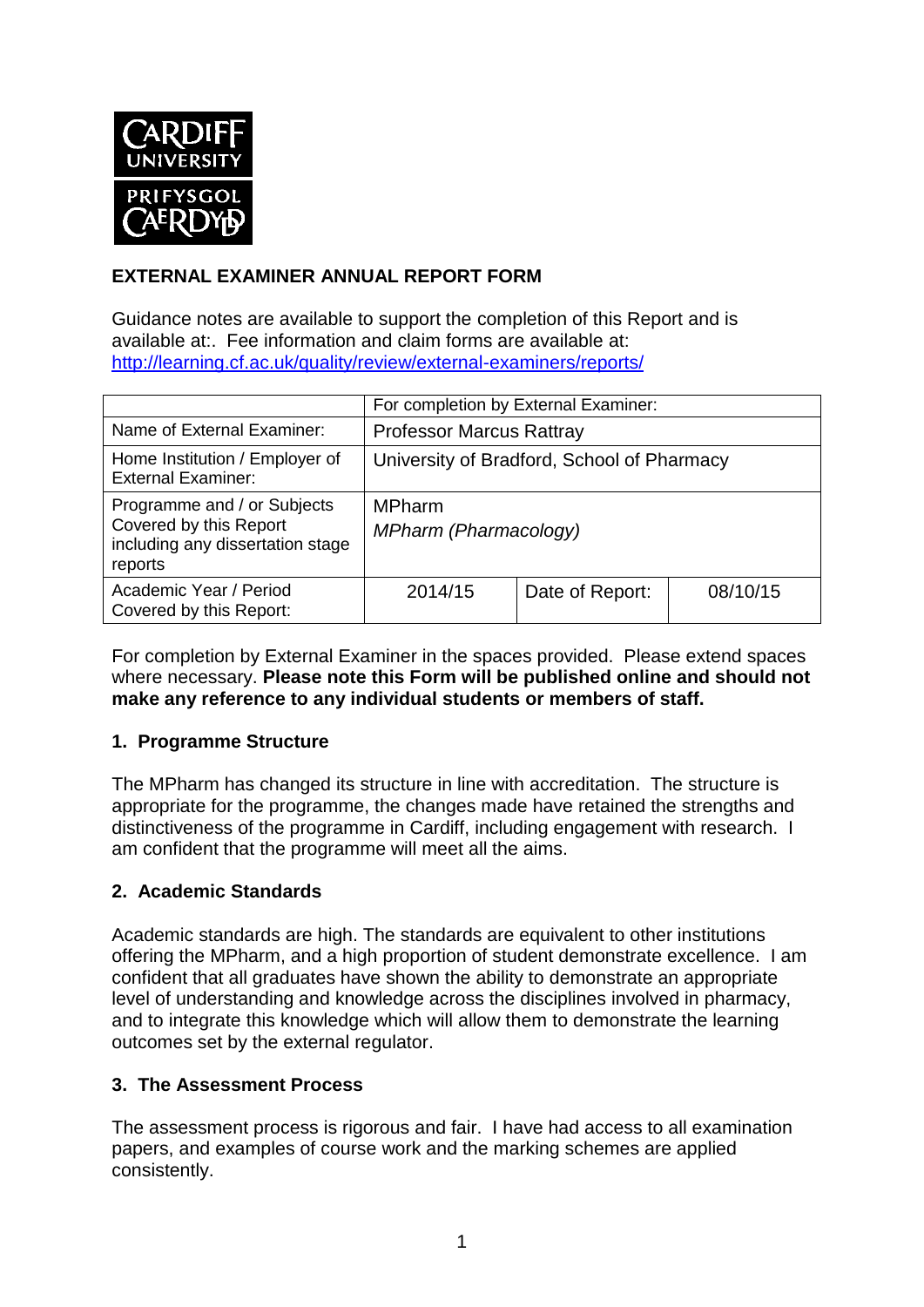## **4. Year-on-Year Comments**

I continue to be very impressed by the quality of student research, as demonstrated at the poster session in late 2014, thank you for inviting externals to this event. It was an excellent opportunity to meet the students and talk to them about their projects and also the course in general. The event provided confidence that the students are well engaged, knowledgable and very enthusiastic about their course. The quality of research dissertations was high, and

There have been a number of changes in the course which have altered the way in which information is gathered and presented at examination board. The team were fully on top of this and were able to explain the processes well, adapt to the changes themselves and also ensure that every student was considered fairly. It is clear to me that the students are at the heart of the decisions made by the School.

I am confident that the quality assurance around teaching in the Malaysia partner institution (Taylor University) is robust. It was pleasing to see that many of the Malaysian students who have joined the UK-based cohort have progressed well.

The quality of the course is high, and my external view is that staff have managed the changes in the course well.

## **5. Preparation / Induction Activity (for new External Examiners only)**

N/A.

## **6. Noteworthy Practice and Enhancement**

The involvement of all staff in OSCEs is an excellent innovation, and I note that this has been achieved by staff development and training.

The system for annotation of scripts is excellent.

The continued importance of students as individuals to the staff is commendable.

## **7. Appointment Overview (for retiring External Examiners only)**

It has been interesting to see the changes which have occurred over the programme in the last 4 years. These have been most evident in assessment procedures, for example removing vivas for borderline candidates and changes in the way that the degree classifications are calculated. There have also been major changes in curriculum (driven by external regulator) resulting in increased integration of subjects, and some changes in the scheduling of key activities (e.g. place of final year projects). Each year I have visited the quality, which was already high, has been improved.

The quality of research carried out by students is high, and all students carry out some original research. The School has the interests of the students at heart, and continues to graduate pharmacy students who are fit to practice pharmacy and have had a rich educational experience.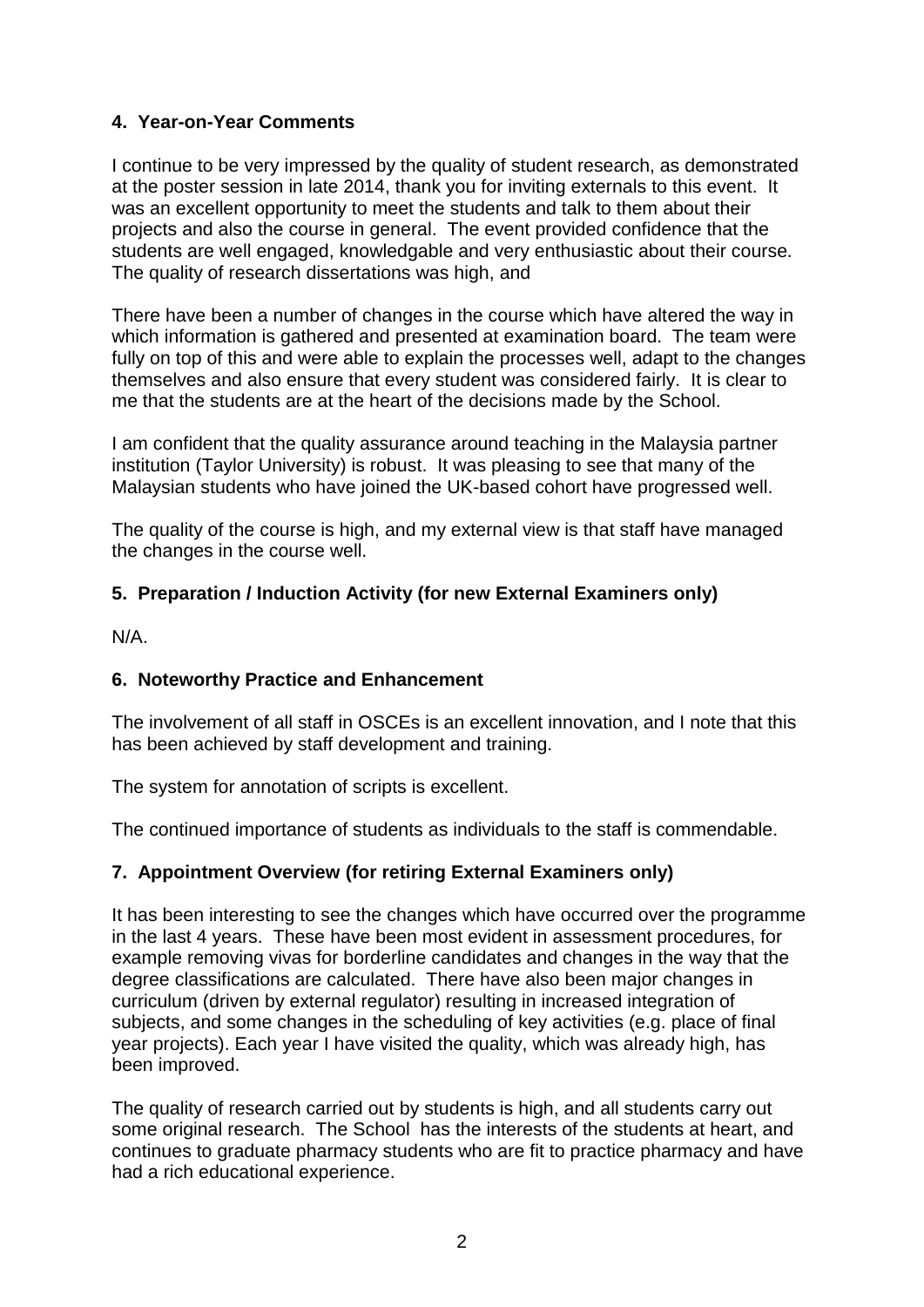The information around the external examiner visits was excellent, and I have been guided by the staff throughout. I have had the opportunity to ask about every aspect of the course and it's assessment, and the staff have been open, helpful and willing to engage in discussions. Thank you for your hospitality. I wish the school continued success.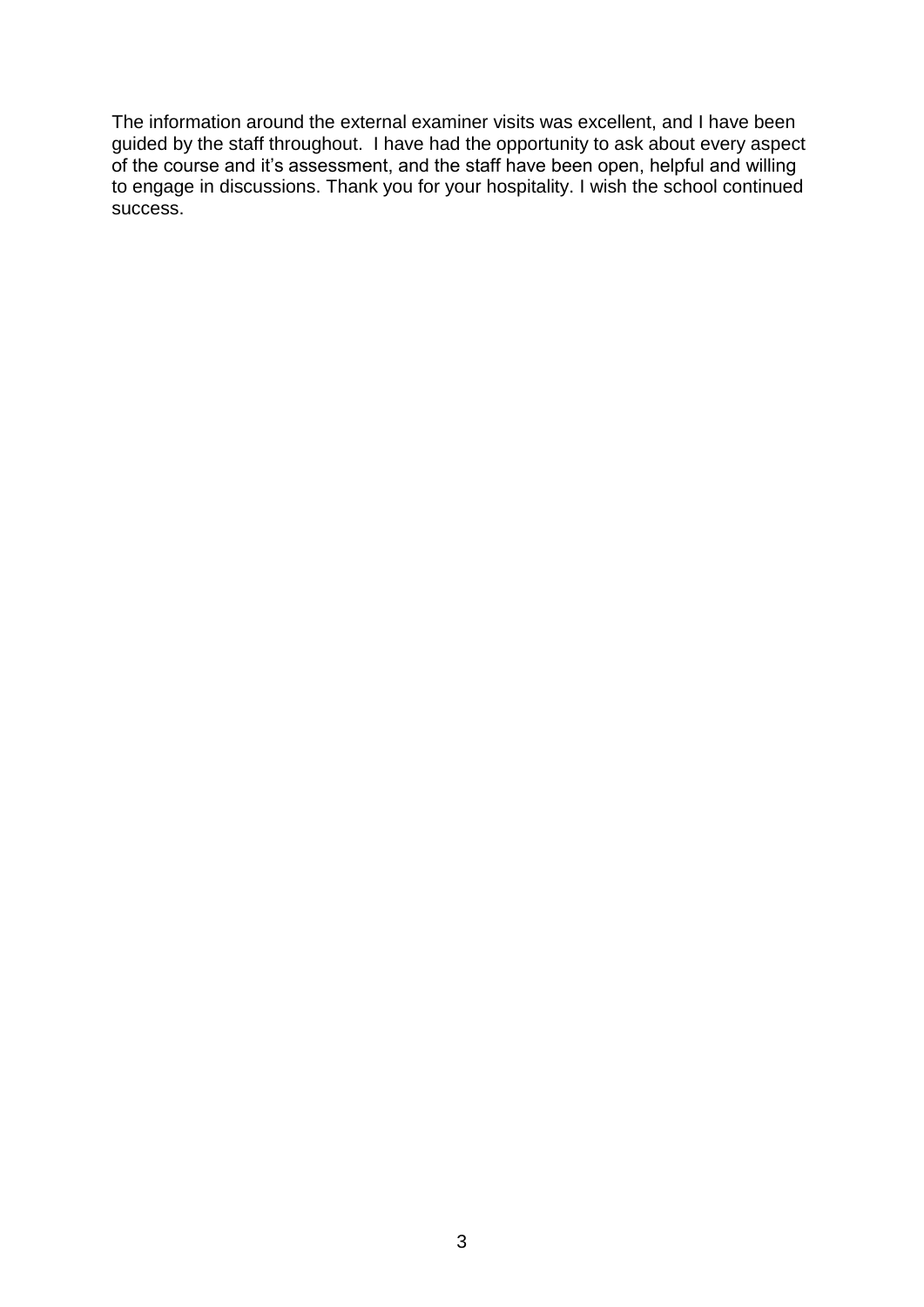# **8. Annual Report Checklist**

Please include appropriate comments within Sections 1-7 above for any answer of 'No'.

|                                              |                                                                                                                                                             | <b>Yes</b><br>(Y)       | <b>No</b><br>(N) | N/A<br>(N/A)                         |
|----------------------------------------------|-------------------------------------------------------------------------------------------------------------------------------------------------------------|-------------------------|------------------|--------------------------------------|
| <b>Programme/Course Information</b>          |                                                                                                                                                             |                         |                  |                                      |
| 8.1                                          | Did you receive sufficient information about the Programme and<br>its contents, learning outcomes and assessments?                                          | X                       |                  |                                      |
| 8.2                                          | Were you asked to comment on any changes to the assessment<br>of the Programme?                                                                             | X                       |                  |                                      |
| <b>Draft Examination Question Papers</b>     |                                                                                                                                                             |                         |                  |                                      |
| 8.3                                          | Were you asked to approve all examination papers contributing<br>to the final award?                                                                        | X                       |                  |                                      |
| 8.4                                          | Were the nature, spread and level of the questions appropriate?                                                                                             | X                       |                  |                                      |
| 8.5                                          | Were suitable arrangements made to consider your comments?                                                                                                  | X                       |                  |                                      |
|                                              | <b>Marking Examination Scripts</b>                                                                                                                          |                         |                  |                                      |
| 8.6                                          | Did you receive a sufficient number of scripts to be able to assess<br>whether the internal marking and classifications were appropriate<br>and consistent? | $\mathbf{x}$            |                  |                                      |
| 8.7                                          | Was the general standard and consistency of marking<br>appropriate?                                                                                         | X                       |                  |                                      |
| 8.8                                          | Were the scripts marked in such a way as to enable you to see<br>the reasons for the award of given marks?                                                  | X                       |                  |                                      |
| 8.9                                          | Were you satisfied with the standard and consistency of marking<br>applied by the internal examiners?                                                       | $\overline{\mathbf{X}}$ |                  |                                      |
| 8.10                                         | In your judgement, did you have the opportunity to examine a<br>sufficient cross-section of candidates' work contributing to the<br>final assessment?       | $\overline{\textbf{X}}$ |                  |                                      |
|                                              | <b>Coursework and Practical Assessments</b>                                                                                                                 |                         |                  |                                      |
| 8.11                                         | Was the choice of subjects for coursework and / or practical<br>assessments appropriate?                                                                    | X                       |                  |                                      |
| 8.12                                         | Were you afforded access to an appropriate sample of<br>coursework and / or practical assessments?                                                          | X                       |                  |                                      |
| 8.13                                         | Was the method and general standard of assessment<br>appropriate?                                                                                           | X                       |                  |                                      |
| 8.14                                         | Is sufficient feedback provided to students on their assessed<br>work?                                                                                      |                         |                  | <b>Not</b><br>able<br>to<br>judge    |
| <b>Clinical Examinations (if applicable)</b> |                                                                                                                                                             |                         |                  |                                      |
| 8.15                                         | Were satisfactory arrangements made for the conduct of clinical<br>assessments?                                                                             |                         |                  | <b>Not</b><br>part<br>of my<br>remit |
| <b>Sampling of Work</b>                      |                                                                                                                                                             |                         |                  |                                      |